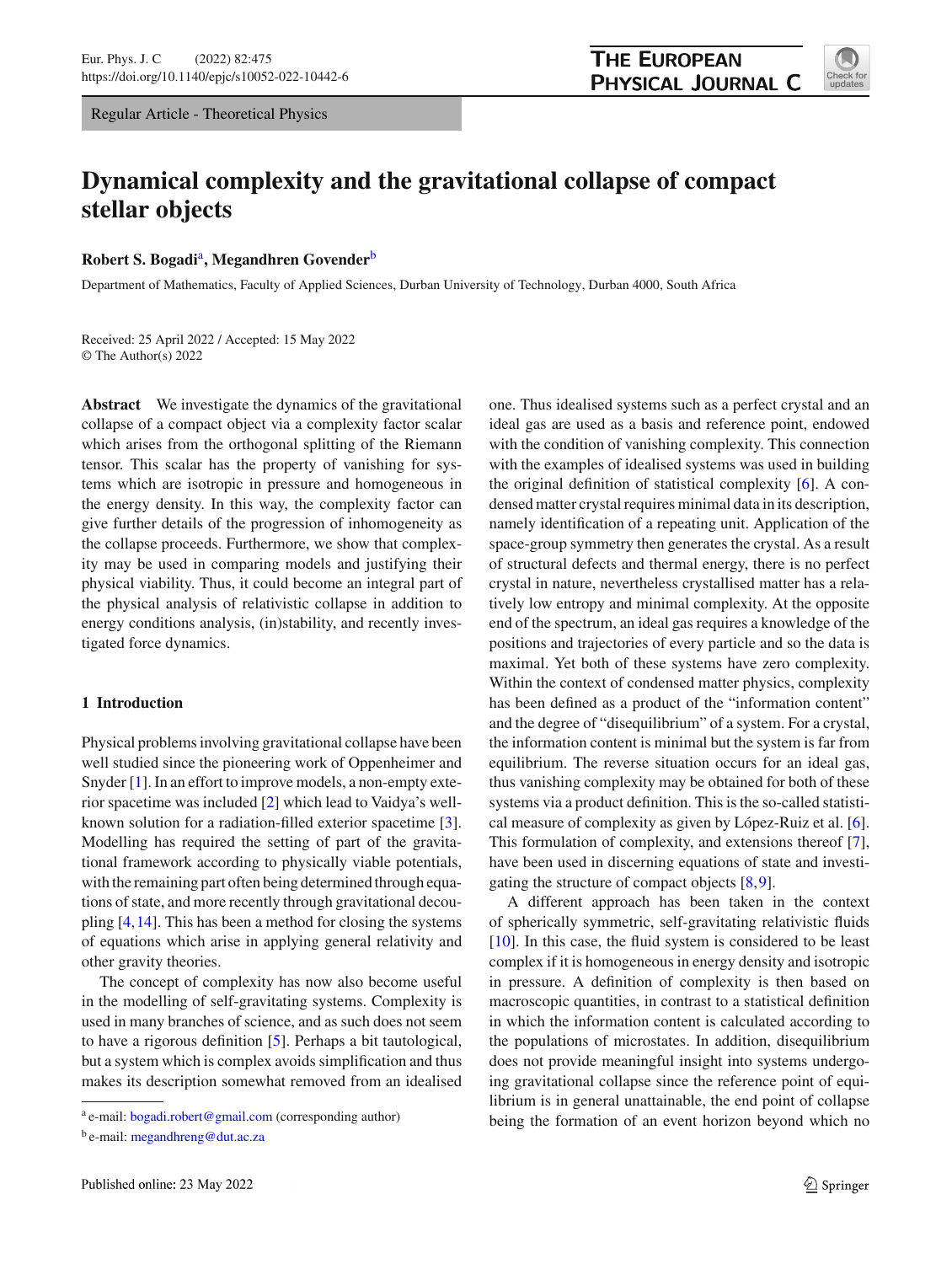further information may be gleaned within the confines of general relativity.

The orthogonal splitting of the Riemann tensor has been performed and found to yield various scalar functions [\[5,](#page-7-5) [11](#page-7-11)[,12](#page-7-12)]. In performing this process, five structure scalars are attained, one of which is well-suited to a definition of complexity. The complexity factor, so defined, links the pressure anisotropy to the energy density inhomogeneity. It is interesting to note that of these structure scalars, it is not always the same one that is linked to complexity. This is the case in  $f(R, T, R_{\mu\nu}, T^{\mu\nu})$  gravity [\[13](#page-7-13)]. Much progress has already been made in using the complexity factor as a constraint for the closure of the systems of equations arising in gravitational models for static systems. Investigations of complexity have assisted in generating new solutions [\[15](#page-7-14)] and recently utilised within the framework of the gravitational decoupling method [\[4](#page-7-3),[14\]](#page-7-4).

Recent studies of complexity in both general relativity and higher theories of gravity have focused on static systems. In our study, we consider the case of radiating collapse and how the complexity factor evolves in this scenario. The theoretical framework for including heat flux in the computation of complexity has already been setup by Herrera and co-workers [\[10\]](#page-7-10) and we apply a physically viable, radiating model in order to investigate the behaviour of this dynamical complexity factor. The inclusion of a dynamical complexity factor could provide a further means of investigating the evolution of gravitational collapse in addition to (in)stability  $[16–18]$  $[16–18]$  $[16–18]$  and dynamical forces  $[19,20]$  $[19,20]$  $[19,20]$ .

# <span id="page-1-1"></span>**2 The field equations**

The most general, spherically symmetric line element is given by

$$
ds^{2} = -A^{2}dt^{2} + B^{2}dr^{2} + C^{2}r^{2}(d\theta^{2} + \sin^{2}\theta d\phi^{2})
$$
 (1)

where the gravitational potentials are in general both spatially and temporally dependent. In modelling gravitational collapse, we consider the matter distribution to be shear-free in addition to spherically symmetric. This is a reasonable assumption when modelling a relativistic, radiating star and requires that  $\partial_t log(B/C) = 0$ . We make use of a line element in which the potentials are separable in terms of space and time coordinates as done by Sharma and Das [\[21](#page-7-19)]. With the coordinates  $(x^{\alpha}) = (t, r, \theta, \phi)$  this line element, for the interior spacetime of the stellar model, takes the form

<span id="page-1-0"></span>
$$
ds^{2} = -A_{0}^{2}(r)dt^{2} + f^{2}(t)
$$
  
 
$$
\times \left[ B_{0}^{2}(r)dr^{2} + r^{2}(d\theta^{2} + \sin^{2}\theta d\phi^{2}) \right].
$$
 (2)

We see that this line element obeys the shear-free condition. In terms of the general line element, we have the association

$$
A = A_0(r)
$$
,  $B = B_0(r) f(t)$ ,  $C = f(t)$ .

This type of gravitational formalism in which the spatial and temporal parts are separated and written as a product is popular in gravitational collapse modelling [\[22,](#page-7-20)[23\]](#page-7-21). The spatial part is often determine by imposing an equation of state and the temporal part, via the heat flux boundary condition. We consider a model which represents a spherically symmetric, shear-free fluid configuration with heat flux. For our model, the energy–momentum tensor for the stellar fluid takes the form

$$
T_{\alpha\beta} = (\rho + p_t)u_{\alpha}u_{\beta} + p_t g_{\alpha\beta} + (p_r - p_t)\chi_{\alpha}\chi_{\beta}
$$
  
+ $q_{\alpha}u_{\beta} + q_{\beta}u_{\alpha}$  (3)

where  $\rho$  is the energy density,  $p_r$  and  $p_t$  are the radial and tangential stresses respectively,  $q^{\alpha} = (0, q, 0, 0)$  is the heat flux vector assumed to flow in the radial direction due to spherical symmetry,  $u^{\alpha}$  is the fluid four-velocity and  $\chi^{a}$  is a unit space-like four-vector along the radial direction. The following relations need to be satisfied

$$
u^{\alpha}u_{\alpha} = -1, \quad u^{\alpha}q_{\alpha} = 0, \quad \chi^{\alpha}\chi_{\alpha} = 1, \quad \chi^{\alpha}u_{\alpha} = 0.
$$

An equivalent, canonical form of the energy momentum tensor is given by

$$
T_{\alpha\beta} = \rho u_{\alpha} u_{\beta} + \hat{p} h_{\alpha\beta} + (p_r - p_t) \left( \chi_{\alpha} \chi_{\beta} - \frac{1}{3} h_{\alpha\beta} \right)
$$
  
+ $q \left( u_{\alpha} \chi_{\beta} + \chi_{\alpha} u_{\beta} \right)$  (4)

where  $\hat{p} = \frac{1}{3} (p_r + 2p_t)$  and the projection tensor  $h_{\alpha\beta}$  $g_{\alpha\beta} + u_{\alpha}u_{\beta}$ . This form of the energy momentum tensor is more convenient in developing the explicit forms of the structure scalars arising from the splitting of the Riemann tensor.

The fluid collapse rate  $\Theta = u^{\alpha}_{;\alpha}$  of the stellar model is given by

$$
\Theta = 3\frac{\dot{B}}{AB},\tag{5}
$$

where dots represent differentiation with respect to *t*.

One must proceed with caution when exploring shear-free fluids. It has been demonstrated that the shear-free condition is unstable [\[24\]](#page-7-22) in the sense that a shear-free fluid can mimic shearing behaviour in the presence of density inhomogeneities and dissipation. A measure of the stability of the shear-free condition is encoded in the scalar  $Y_{TF}$ 

$$
Y_{TF} = 16\pi \eta \sigma + 8\pi (p_t - p_r) + \frac{4\pi}{(Cr)^3} \int_0^r (Cr)^3 \left( \rho' - 3q \frac{B^2}{A} \frac{\dot{C}}{C} \right) dr
$$
 (6)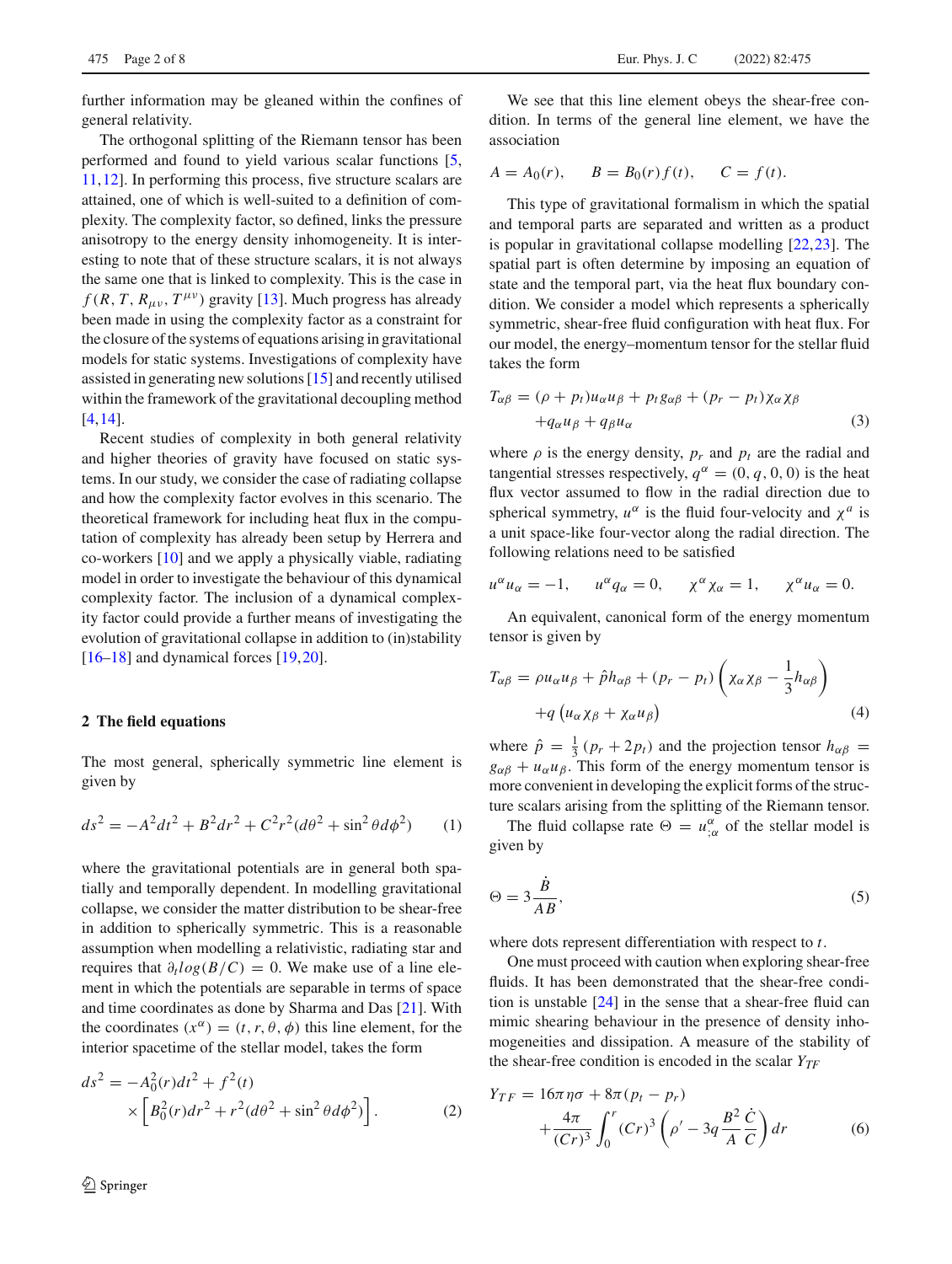where  $\sigma$  is the shear-scalar,  $p_t$  and  $p_r$  are the tangential and radial pressures respectively,  $\rho$  is the energy density and  $q$ is the heat flux. This is a prelude to the main topic of our study. The scalar  $Y_{TF}$  is a combination of localised pressure anisotropy, energy density inhomogeneities, dissipative fluxes such as heat flow and shear viscosity. In the absence of shear viscosity  $\eta$  (if internal friction between layers of the collapsing fluid is to be ignored) there can be an increase in the absolute value of the shear scalar induced by density inhomogeneities and heat flux dissipation. We also see that energy density inhomogeneity is responsible for deviations from an initial shear-free profile. These deviations can be enhanced in the presence of heat dissipation within the stellar core.

We now present the nonzero components of the Einstein field equations for the line element [\(2\)](#page-1-0). In geometrised units  $(G = c = 1)$  we obtain

<span id="page-2-0"></span>
$$
8\pi\rho = \frac{1}{f^2} \left[ \frac{1}{r^2} - \frac{1}{r^2 B_0^2} + \frac{2B_0'}{r B_0^3} \right] + \frac{3\dot{f}^2}{A_0^2 f^2},\tag{7}
$$

$$
8\pi p_r = \frac{1}{f^2} \left[ -\frac{1}{r^2} + \frac{1}{r^2 B_0^2} + \frac{2A_0'}{r A_0 B_0^2} \right] - \frac{1}{A_0^2} \left[ 2\frac{\ddot{f}}{f} + \frac{\dot{f}^2}{f^2} \right],
$$
 (8)

$$
8\pi p_t = \frac{1}{f^2} \left[ \frac{A_0''}{A_0 B_0^2} + \frac{A_0'}{r A_0 B_0^2} - \frac{B_0'}{r B_0^3} - \frac{A_0' B_0'}{A_0 B_0^3} \right] - \frac{1}{A_0^2} \left[ 2\frac{\ddot{f}}{f} + \frac{\dot{f}^2}{f^2} \right],
$$
\n(9)

$$
8\pi q = -\frac{2A_0'\hat{f}}{A_0^2B_0^2f^3}.
$$
\n(10)

Equations  $(7)$ – $(9)$  may be written in the form

<span id="page-2-4"></span>
$$
\rho = \frac{\rho_0}{f^2} + \frac{3f^2}{8\pi A_0^2 f^2},\tag{11}
$$

$$
p_r = \frac{p_{r0}}{f^2} - \frac{1}{8\pi A_0^2} \left[ 2\frac{\ddot{f}}{f} + \frac{\dot{f}^2}{f^2} \right],\tag{12}
$$

$$
p_t = \frac{p_{t0}}{f^2} - \frac{1}{8\pi A_0^2} \left[ 2\frac{\ddot{f}}{f} + \frac{\dot{f}^2}{f^2} \right],\tag{13}
$$

where  $\rho_0$ ,  $p_{r0}$  and  $p_{t0}$  denote the energy density, radial pressure and tangential pressure respectively of the initial static configuration. These are given by

$$
8\pi\rho_0 = \left[\frac{1}{r^2} - \frac{1}{r^2 B_0^2} + \frac{2B_0'}{r B_0^3}\right],\tag{14}
$$

$$
8\pi p_{r0} = \left[ -\frac{1}{r^2} + \frac{1}{r^2 B_0^2} + \frac{2A_0'}{r A_0 B_0^2} \right],
$$
 (15)

$$
8\pi p_{t0} = \left[ \frac{A_0''}{A_0 B_0^2} + \frac{A_0'}{r A_0 B_0^2} - \frac{B_0'}{r B_0^3} - \frac{A_0' B_0'}{A_0 B_0^3} \right].
$$
 (16)

The anisotropy parameter is defined as

$$
\Delta = (p_t - p_r). \tag{17}
$$

We see that in terms of our gravitational formalism, this simplifies to

$$
\Delta(r,t) = \frac{\Delta_0(r)}{f^2(t)}\tag{18}
$$

where

$$
\Delta_0(r) = \frac{1}{8\pi} \left[ \frac{A_0''}{A_0 B_0^2} - \frac{A_0'}{r A_0 B_0^2} - \frac{B_0'}{r B_0^3} - \frac{A_0' B_0'}{A_0 B_0^3} - \frac{1}{r^2 B_0^2} + \frac{1}{r^2} \right]
$$
(19)

The framework is now in place for setting up the initial static configuration. In our study, we specify the potential  $B_0$ according to the Vaidya–Tikekar (V–T) ansatz and make use of a linear equation of state. The V–T potential is suitable for modelling superdense compact objects, and a linear equation of state is a reasonable approximation [\[25\]](#page-7-23). Our initial static configuration is used to model an unstable neutron star which collapses to form a black hole remnant.

# **3 Junction conditions**

In modelling the gravitational collapse of compact stellar objects with heat flux, we make use of an exterior spacetime described by Vaidya's outgoing solution [\[3\]](#page-7-2) given by

<span id="page-2-1"></span>
$$
ds^{2} = -\left(1 - \frac{2m(v)}{r}\right)dv^{2} - 2dvdr
$$

$$
+r^{2}\left(d\theta^{2} + \sin^{2}\theta d\phi^{2}\right).
$$
 (20)

The quantity  $m(v)$  represents the Newtonian mass of the gravitating body as measured by an observer at infinity, as a function of the retarded time  $v$ . The metric given by  $(20)$ is the unique spherically symmetric solution of the Einstein field equations for radiation in the form of a null fluid. The Einstein tensor for the line element  $(20)$  is given by

<span id="page-2-2"></span>
$$
G_{\alpha\beta} = -\frac{2}{\mathsf{r}^2} \frac{dm}{d\upsilon} \delta^0_{\alpha} \delta^0_{\beta}.
$$
 (21)

<span id="page-2-3"></span>The energy momentum tensor for null radiation assumes the form

$$
T_{\alpha\beta} = \Phi w_{\alpha} w_{\beta},\tag{22}
$$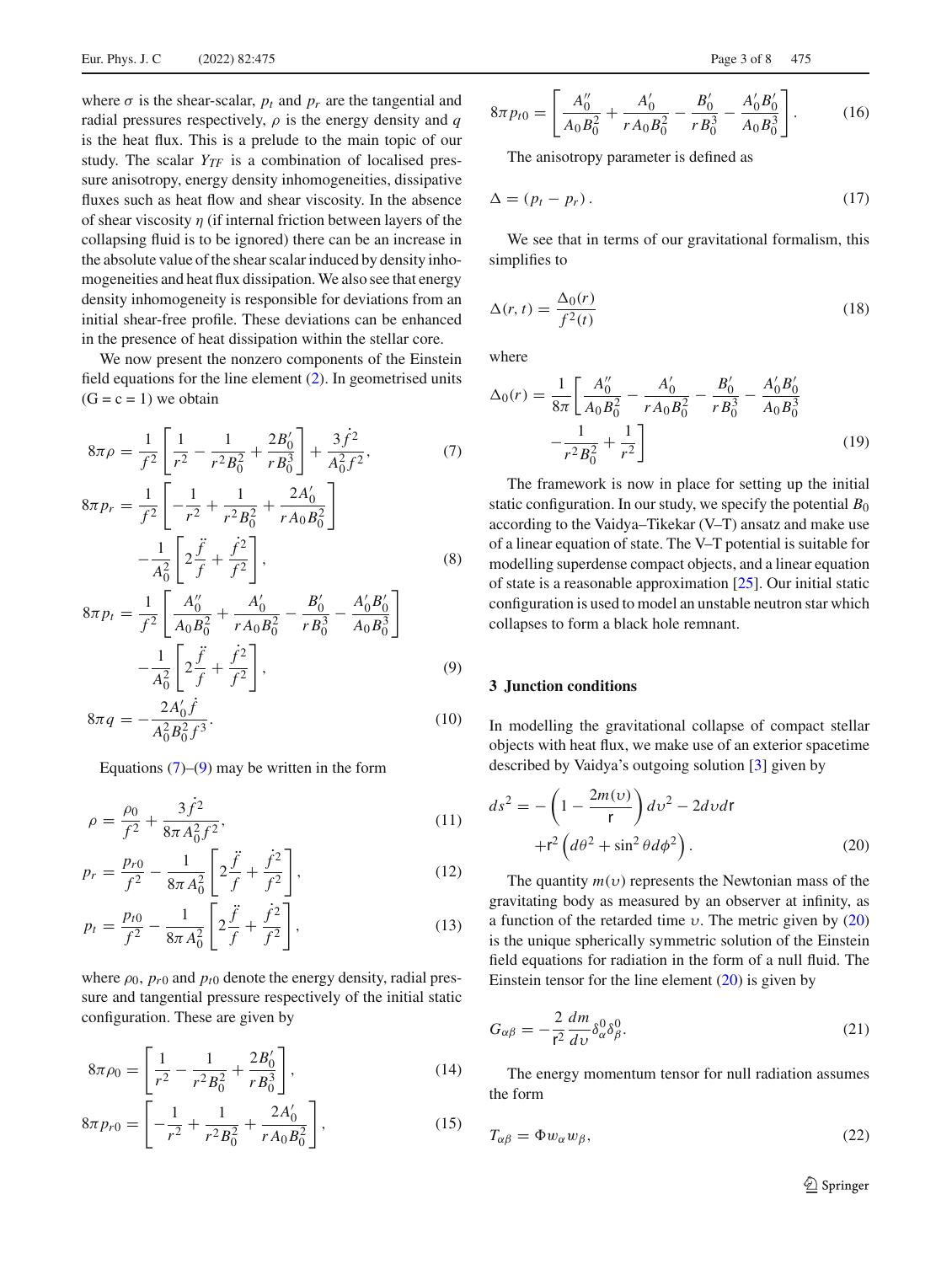where the null four-vector is given by  $w_{\alpha} = (1, 0, 0, 0)$ . Thus from  $(21)$  and  $(22)$  we have

$$
\Phi = -\frac{2}{r^2} \frac{dm}{dv},\tag{23}
$$

for the energy density of the null radiation. Since the star is radiating energy to the exterior spacetime we must have *dm*

 $\frac{du}{dv}$  < 0.<br>The necessary conditions for the smooth matching of the interior spacetime to the exterior spacetime was first presented by Santos [\[27\]](#page-7-24). The associated junction conditions for the line elements  $(2)$  and  $(20)$  are given by

<span id="page-3-1"></span>
$$
(p_r)_{\Sigma} = (q B_0 f)_{\Sigma} \tag{24}
$$

$$
m(v) = \left[\frac{rf}{2}\left(1 - \frac{1}{B_0^2} + \frac{(r\dot{f})^2}{A_0^2}\right)\right]_{\Sigma}
$$
 (25)

where  $\Sigma$  represents the boundary between the interior and exterior spacetimes.

#### **4 A Vaidya–Tikekar static configuration**

Vaidya and Tikekar [\[28](#page-7-25)] have developed realistic compact stellar models according to the gravitational potential formulation given by

$$
B_0^2(r) = \frac{1 - K(r^2/L^2)}{1 - (r^2/L^2)}
$$
\n(26)

where *K* is a spheroidal parameter which allows for departure from spherical symmetry with respect to the radial coordinate. This formulation has been shown to be suitable for modelling superdense stellar matter and is less prone to instability due to anisotropy in pressure towards the surface. Following Sharma et al. [\[25](#page-7-23)], we employ a linear equation of state,  $p_r = \alpha \rho - \beta$ , together with the Vaidya–Tikekar potential. Using the standard time-independent Einstein field equations, we obtain

$$
A_0^2(r) = J \left( 1 - r^2 / L^2 \right)^n \left( 1 - Kr^2 / L^2 \right)^{\alpha} e^{K (L^2 - r^2) \beta / 2}
$$
\n(27)

where

$$
n = \frac{1}{2} \left( -1 - 3\alpha + L^2 \beta + K(1 + \alpha - L^2 \beta) \right)
$$
 (28)

and *J* is a constant to be determined through matching of both potentials at the boundary. Matching of the internal metric to a Schwarzschild exterior at the boundary provides

$$
L^{2} = \frac{R^{2} (2KM - KR + R)}{2M}.
$$
 (29)

The surface energy density is given by

$$
\rho_s = \frac{(1 - K) (3 - KR^2/L^2)}{L^2 (1 - KR^2/L^2)^2}
$$
\n(30)

and surface density parameter

$$
\beta = \alpha \rho_s. \tag{31}
$$

We choose the standard value  $\alpha = 1/3$  which then sets  $\rho_s = 4\mathscr{B}$  where  $\mathscr{B}$  is the MIT Bag constant. The linear equation of state, incorporating the Bag constant, has been a popular choice in modelling relativistic stars [\[26](#page-7-26)].

#### **5 Temporal dependence of the collapse process**

<span id="page-3-0"></span>We make use of the boundary condition  $(p_r)_{\Sigma} = (qB)_{\Sigma}$  for establishing the temporal dependence of the collapse process. Making use of  $(10)$  and  $(12)$  with the static part set to zero since  $(p_{r0})_{\Sigma} = 0$ , we obtain

$$
2f\ddot{f} + \dot{f}^2 - 2a\dot{f} = 0\tag{32}
$$

where the temporal dependence parameter, which has units of acceleration, is given by

$$
a = \left(\frac{A_0'}{B_0}\right)_{\Sigma}.
$$
\n(33)

An integral of  $(32)$  is given by

$$
\dot{f} = 2a \left( 1 - \frac{1}{\sqrt{f}} \right) \tag{34}
$$

in which the integration constant was set so that  $f = 1$ represents the initial static configuration at  $t = -\infty$ . This can be further integrated to obtain

$$
t = \frac{1}{a} \left[ \frac{f}{2} + \sqrt{f} + \ln(1 - \sqrt{f}) \right].
$$
 (35)

The temporal dependence of the collapse process has been modelled in a similar way previously [\[22,](#page-7-20)[29\]](#page-7-27) and is welladapted to models linked to realistic equations of state [\[22](#page-7-20)]. The second derivative of *f* is given by

$$
\ddot{f} = -\frac{2a^2}{f^2} \left( 1 - \sqrt{f} \right) \tag{36}
$$

which is useful for writing the field equations in derivativefree form.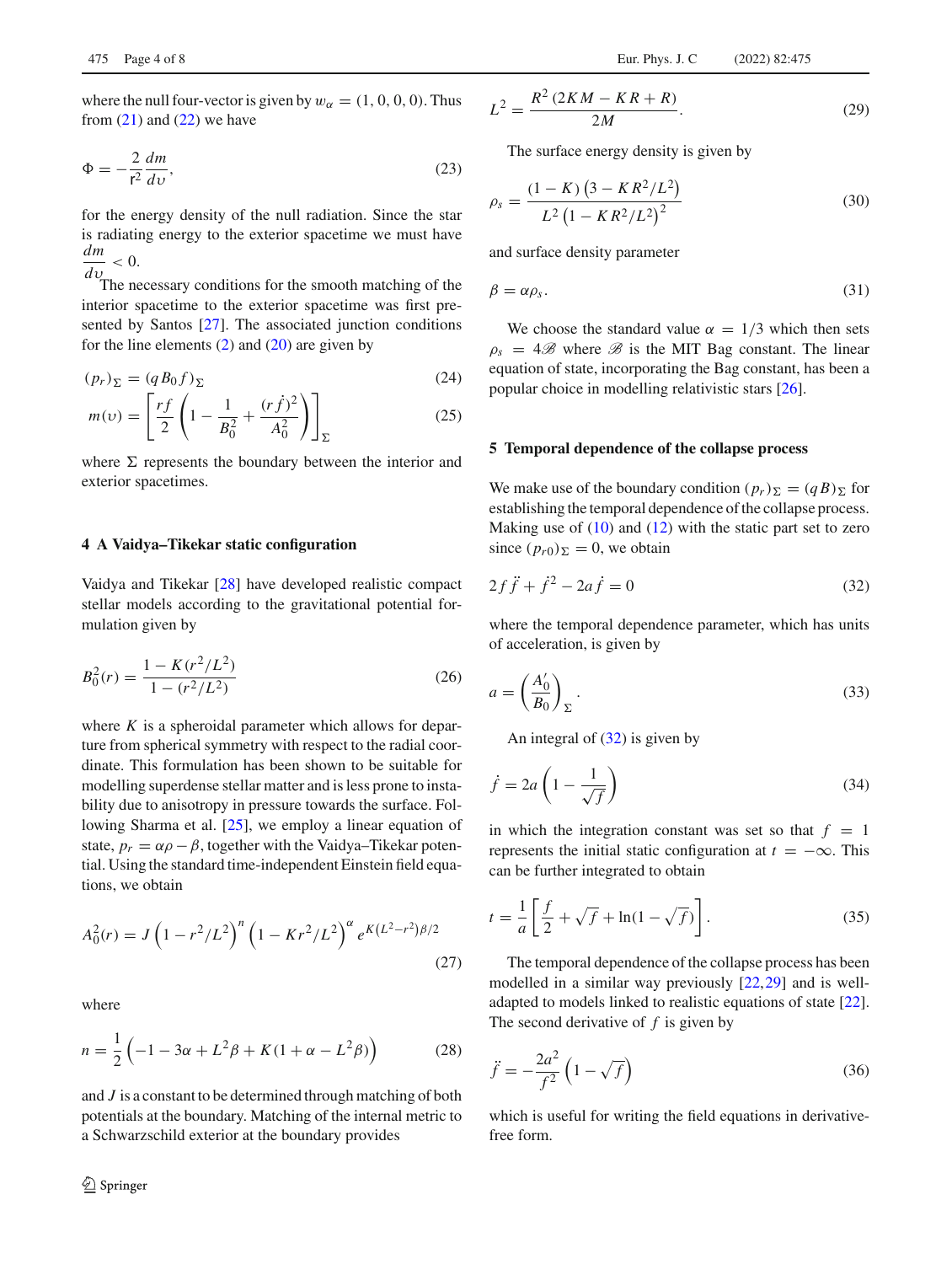It is necessary to determine the lower limit of *f* at which the event horizon is formed. This is determined by examining the asymptotic behaviour of the surface redshift, given by

$$
z_{\Sigma} = \left[\frac{dv}{d\tau}\right]_{\Sigma} - 1 = \left[\frac{1}{B_0} + r\dot{f}\right]_{\Sigma}^{-1} - 1\tag{37}
$$

where  $\tau$  is the proper time defined on the surface boundary. Divergence of  $z_{\Sigma}$  leads to

$$
f_{bh} = \left(\frac{2M}{R}\right)^2\tag{38}
$$

which gives the time of formation of the black hole.

## **6 A dynamical model**

We utilise a model describing the gravitational collapse of an unstable neutron star of radius  $R = 9.384km$  and mass  $M =$  $2.015M_{\odot}$  with the gravitational formalism used previously by Bogadi et al. [\[20\]](#page-7-18). The collapse of unstable neutron stars to form black holes has been previously investigated [\[22,](#page-7-20) [30\]](#page-7-28). The model parameters are shown in Table [1](#page-4-0) with the spheroidal parameter  $(K)$  set at the standard value of  $K = -2$ as initially proposed by Vaidya and Tikekar [\[28](#page-7-25)] and a second model with a more radially asymmetric setting of  $K = -5$ chosen for comparison. Values of the MIT Bag constant *B* are calculated from  $\rho_s = \rho(r = R)$  and are a bit higher than the more common values around  $60MeV/fm^3$ . Higher MIT Bag constants have been utilised in studies of strange stars [\[31](#page-7-29),[32\]](#page-7-30) wherein it is noted that a higher value softens the equation of state.

The temporal dependence parameter, *a*, is calculated to be

$$
a = \left(\frac{A'_0}{B_0}\right)_{9.384km} = 0.03377km^{-1}
$$
 (39)

The mass function  $(25)$  is given by

$$
m(r, f) = fm_0(r) + 2r^3 \frac{a^2}{A_0(r)^2} \left(1 - \sqrt{f}\right)^2 \tag{40}
$$

where

$$
m_0(r) = 4\pi \int \rho_0(r)r^2 dr = r^3 \left[ \frac{R^3}{M} + \frac{2K}{1-K} \left( R^2 - r^2 \right) \right]^{-1} \tag{41}
$$

is the mass of the initial configuration. The temporal function, evaluated at the time of horizon formation, gives  $f_{bh}$  = 0.4018.

## **7 Dynamical complexity**

We give a brief overview of the main mathematical features which may be found by retracing the steps back from the most recent definition of the complexity factor for dissipative self-gravitating systems, given by Herrera et al. [\[10\]](#page-7-10).

In four-dimensional spacetime, unit time-like vector fields enable an orthogonal splitting (also known as 3+1 decomposition) of a tensor. In particular, the Riemann tensor which describes the curvature of the spacetime manifold, can be used to generate the following tensors, namely

<span id="page-4-1"></span>
$$
Y_{\alpha\beta} = R_{\alpha\gamma\beta\delta}u^{\gamma}u^{\delta} \tag{42}
$$

$$
Z_{\alpha\beta} = \frac{1}{2} \eta_{\alpha\gamma\epsilon\rho} R^{\epsilon\rho}{}_{\beta\delta} u^{\gamma} u^{\delta} \tag{43}
$$

$$
X_{\alpha\beta} = \frac{1}{2} \eta_{\alpha\gamma}^{\epsilon\rho} R_{\epsilon\rho\beta\delta}^* u^{\gamma} u^{\delta}
$$
 (44)

where

$$
R^*_{\alpha\beta\gamma\delta} = \frac{1}{2} \eta_{\epsilon\rho\gamma\delta} R_{\alpha\beta}^{\epsilon\rho} \tag{45}
$$

and  $\eta_{\alpha\beta\gamma\delta}$  is the Levi-Civita tensor which gives the fourdimensional volume element. This orthogonal splitting was first studied by Bel  $[11]$  $[11]$  and then followed up by Gómez-Lobo [\[12](#page-7-12)]. Herrera et al. [\[33\]](#page-7-31) did further calculations in order to express the above tensors in terms of the physical quantities according to the Einstein field equations so that the following may be obtained:

<span id="page-4-2"></span>
$$
Y_{\alpha\beta} = \frac{4\pi}{3} (\rho + p_r + 2p_t) h_{\alpha\beta}
$$
  
+4\pi (p\_r - p\_t) \left( \chi\_{\alpha} \chi\_{\beta} - \frac{1}{3} h\_{\alpha\beta} \right) + E\_{\alpha\beta} (46)

$$
Z_{\alpha\beta} = \frac{\kappa}{2} q \chi^{\gamma} u^{\delta} \eta_{\delta\alpha\gamma\beta} \tag{47}
$$

$$
X_{\alpha\beta} = \frac{\kappa}{3}\rho h_{\alpha\beta} + \frac{\kappa}{2}(p_r - p_t) \left(\chi_{\alpha}\chi_{\beta} - \frac{1}{3}h_{\alpha\beta}\right)
$$
  
- $E_{\alpha\beta}$  (48)

where the Weyl tensor is given in terms of its electric part, namely  $E_{\alpha\beta} = C_{\alpha\gamma\beta\delta}u^{\gamma}u^{\delta}$  for spherically symmetric systems. The Weyl tensor may be further expressed as

<span id="page-4-0"></span>**Table 1** Model parameters of initial unstable static configuration ( $M = 2.015 M_{\odot}$ ;  $R = 9.384 km$ )

| Model $N_0$ |     | $L$ (km) | $\rho_s$ (km <sup>-2)</sup> |           |        | $\mathscr{B}$ (MeV/fm <sup>3</sup> ) |
|-------------|-----|----------|-----------------------------|-----------|--------|--------------------------------------|
|             | — 1 | 15.51    | 0.01551                     | $-0.4670$ | 0.5425 | 117                                  |
| ∠           | — 1 | 19.83    | 0.01399                     | 1.168     | 13.45  | 105                                  |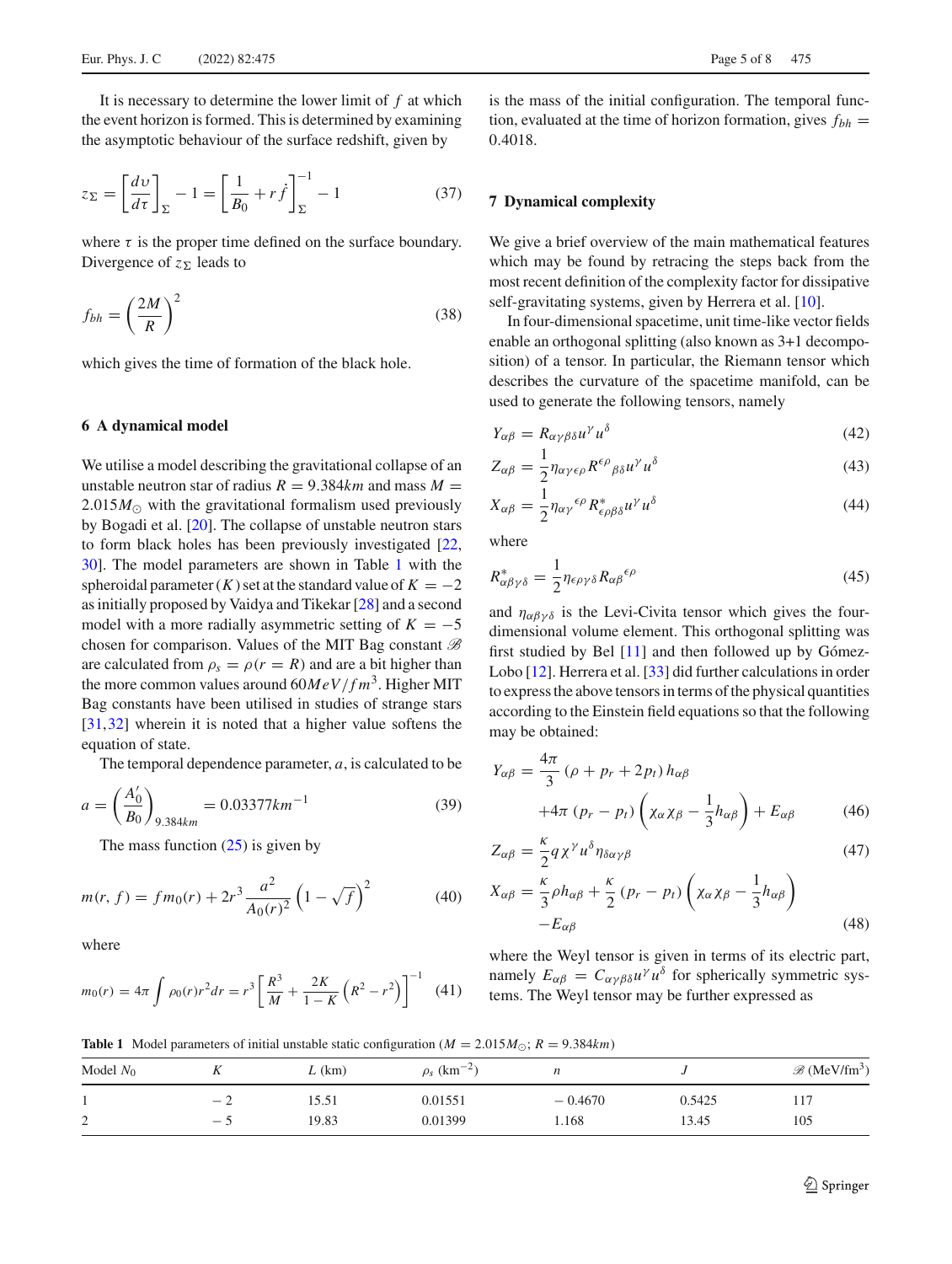$$
E_{\alpha\beta} = E\left(\chi_{\alpha}\chi_{\beta} - \frac{1}{3}h_{\alpha\beta}\right)
$$
 (49)

where the amplitude  $E$  is calculated via the gravitational potentials according to

$$
E = \frac{1}{2A^2} \left[ \frac{\ddot{C}}{C} - \frac{\ddot{B}}{B} - \left( \frac{\dot{C}}{C} - \frac{\dot{B}}{B} \right) \left( \frac{\dot{A}}{A} + \frac{\dot{C}}{C} \right) \right] + \frac{1}{2B^2} \left[ \frac{A''}{A} - \frac{C''}{C} - \frac{2C'}{rC} + \left( \frac{1}{r} + \frac{B'}{B} + \frac{C'}{C} \right) \right] \times \left( \frac{1}{r} + \frac{C'}{C} - \frac{A'}{A} \right) \right] - \frac{1}{2r^2 C^2}.
$$
 (50)

In terms of our shear-free metric we obtain

$$
E = \frac{1}{2B_0^2 f^2} \left[ \frac{A_0''}{A_0} + \left( \frac{1}{r} + \frac{B_0'}{B_0} \right) \left( \frac{1}{r} - \frac{A_0'}{A_0} \right) \right] - \frac{1}{2r^2 f^2}.
$$
\n(51)

Now, an additional way of expressing tensors [\(42\)](#page-4-1)-[\(44\)](#page-4-1) gives rise to five structure scalars  $(X_T, X_{TF}, Y_T, Y_{TF}, Z)$  as follows,

$$
Y_{\alpha\beta} = \frac{1}{3} Y_T h_{\alpha\beta} + Y_{TF} \left( \chi_\alpha \chi_\beta - \frac{1}{3} h_{\alpha\beta} \right)
$$
 (52)

$$
X_{\alpha\beta} = \frac{1}{3} X_T h_{\alpha\beta} + X_{TF} \left( \chi_{\alpha} \chi_{\beta} - \frac{1}{3} h_{\alpha\beta} \right)
$$
(53)

$$
Z = \sqrt{Z_{\alpha\beta} Z^{\alpha\beta}} = \sqrt{32}\pi q.
$$
 (54)

The scalars  $X_T = X_Y^{\gamma}$  and  $Y_T = Y_Y^{\gamma}$  are the traces of their respective tensors. The trace-free parts  $(X_{TF}, Y_{TF})$  may be determined by comparison with Eqs. [\(46\)](#page-4-2) and [\(48\)](#page-4-2) and are

$$
Y_{TF} = 4\pi\,\Delta + E\tag{55}
$$

$$
X_{TF} = 4\pi\,\Delta - E\tag{56}
$$

where  $\Delta = p_t - p_r$ .

The structure scalar  $Y_{TF}$  has been identified by Herrera et al. [\[10](#page-7-10)] as the complexity factor. Further use of the field



<span id="page-5-1"></span>**Fig. 1** Complexity factor: components and sum

equations and the Misner and Sharp mass function provide the integral form for  $Y_{TF}$ ,

$$
Y_{TF} = 8\pi \Delta + \frac{4\pi}{(Cr)^3} \int_0^r (Cr)^3 \left(\rho' - 3q \frac{B^2}{A} \frac{\dot{C}}{C}\right) dr. \tag{57}
$$

<span id="page-5-0"></span>As applied to our shear-free, separable potential model, we calculate the complexity factor to be

$$
Y_{TF} = 8\pi\,\Delta + \frac{4\pi f}{C^3} \int_0^r \left(r^3 \rho'_0\right) dr\tag{58}
$$

where  $\rho_0$  is the static energy density as defined in Sect. [2.](#page-1-1) We note that the dissipative term in the integral cancels with the time-varying part of the energy density gradient. Equation [\(58\)](#page-5-0) can be integrated to yield

$$
Y_{TF} = 8\pi \Delta + \frac{1}{f^2} \left( 4\pi \rho_0 - \frac{3m_0(r)}{r^3} \right). \tag{59}
$$

Thus, apart from the anisotropic parameter  $\Delta$ , the complexity factor is described in terms of static quantities. For further analysis, we set

$$
Y_1 = 8\pi \Delta
$$
  
\n
$$
Y_2 = \frac{1}{f^2} \left( 4\pi \rho_0 - \frac{3m_0(r)}{r^3} \right)
$$
 (60)

and identify component  $Y_2$  as the energy density inhomogeneity.

## **8 Discussion**

We now turn our attention to studying the evolution of the terms contributing to  $Y_{TF}$ . In Fig. [1](#page-5-1) we have plotted the components of the complexity factor at the surface as a function of the temporal progression parameter  $f$ , for spheroidal parameter  $K = -2$  and  $K = -5$  respectively. In Fig. [1a](#page-5-1) we

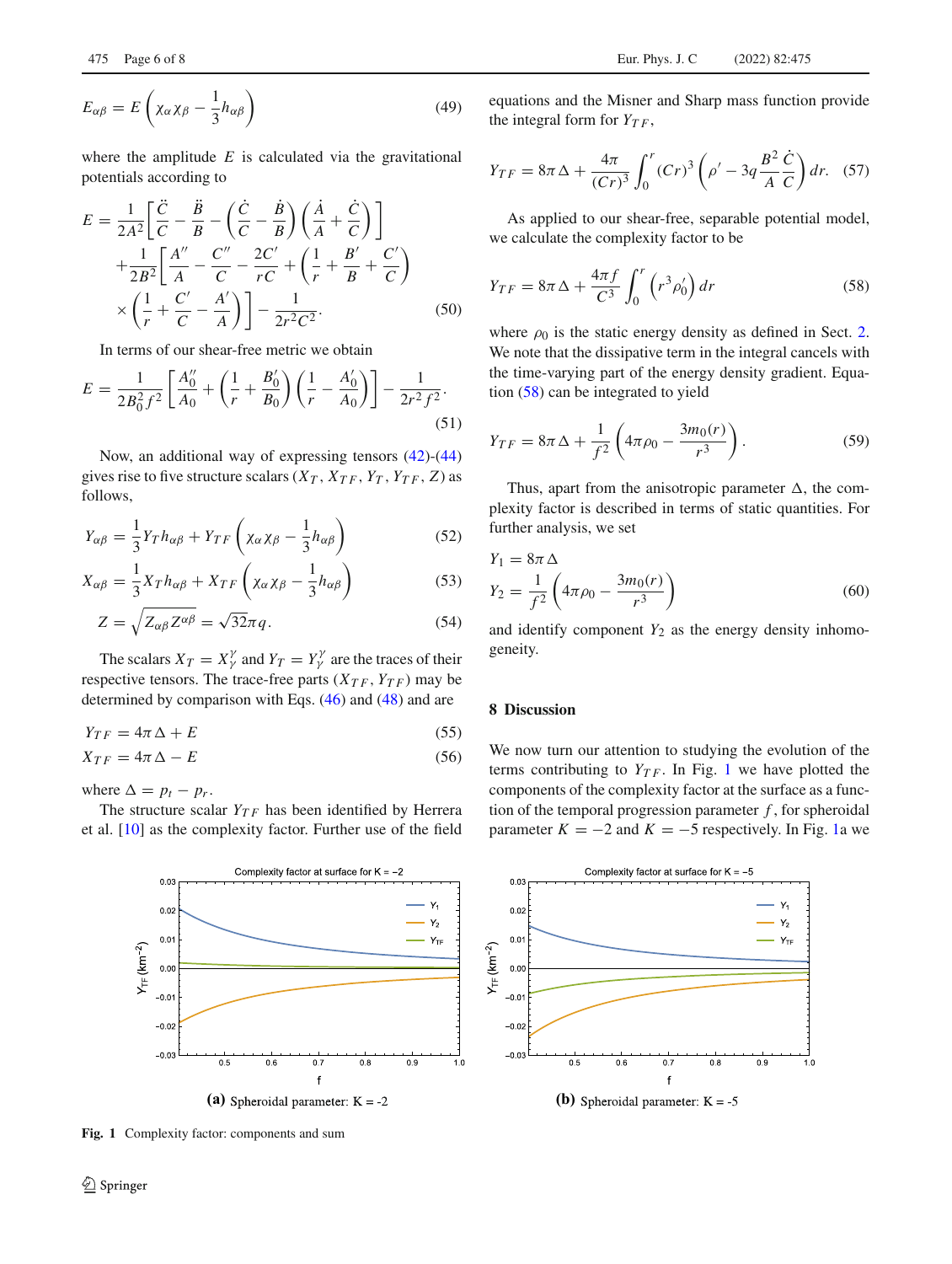observe that the anisotropy is positive, i.e., the radial pressure dominates the tangential pressure while contributions from the density inhomogeneities are negative. This interplay between these two components tends to lead to a vanishing of the complexity factor throughout the evolution of the collapsing star. For  $K = -5$ , which is a further departure from spherical symmetry than the  $K = -2$  model, we observe that complexity is close to zero for early times ( $f = 1$ ) and becomes increasingly negative for late times. In Fig. [2](#page-6-0) we display the behaviour of the complexity factor as a function of the temporal parameter *f* for different values of the radial coordinate. For  $K = -2$  we observe that  $Y_{TF}$  is positive at the surface for all time. For the inner collapsing shells located at *R*/4 and *R*/2 respectively, the complexity factor becomes negative for all time. This trend is further enhanced as the star departs from spherical symmetry. In Fig. [3](#page-6-1) we observe the departure from zero complexity for fixed epochs, viz., early collapse and late-time collapse close to the time of formation of the horizon. It is clear that the fluid is driven further away from vanishing complexity closer to the time of formation of the horizon. This trend has also been observed in terms of the Tolman–Oppenheimer–Volkoff (TOV) forces at play during dynamical collapse. There is a strong connection between the evolution of the complexity factor (sum of anisotropy and inhomogeneity) and the TOV forces (anisotropic, gravitational and hydrostatic forces) [\[20](#page-7-18)]. Figure [4](#page-6-2) displays the



**Fig. 2** Complexity factor temporal progression

<span id="page-6-0"></span>

<span id="page-6-1"></span>**Fig. 3** Complexity factor versus co-moving radial coordinate



<span id="page-6-2"></span>**Fig. 4** Complexity factor progression for  $K = -2$ 

behavior of the complexity factor for  $K = -2$  as a function of the radial and temporal coordinates. We note that  $Y_{TF}$  is smoothly behaved at each interior point of the stellar configuration. For late times, the complexity factor changes sign due to the interplay between pressure anisotropy and density inhomogeneity. The deviation from zero complexity can also be linked to the interplay between the TOV forces within the collapsing fluid.

## **9 Conclusion**

In this work we investigated the dynamics of the complexity factor during the evolution of a shear-free radiating sphere undergoing gravitational collapse. We showed that for a shear-free metric in which the potentials are separated into their spatial and temporal components, the dissipative contribution to the complexity factor is cancelled by the timedependent contribution of the inhomogeneity of the energy density. The complexity factor could then be expressed as a sum of two components viz., contributions from the pressure anisotropy and density inhomogeneities. We utilized the generalized Vaidya–Tikekar solution as the initial static configuration and studied the evolution of the complexity factor as collapse ensued. Several observations were made regarding departure from zero complexity:

- (1) Deviation from spherical symmetry (larger magnitudes of the spheroidal parameter) leads to enhanced disequilibrium.
- (2) When the star loses hydrostatic equilibrium, it moves into a regime of increasing complexity due to the interplay between the pressure anisotropy and density inhomogeneity.